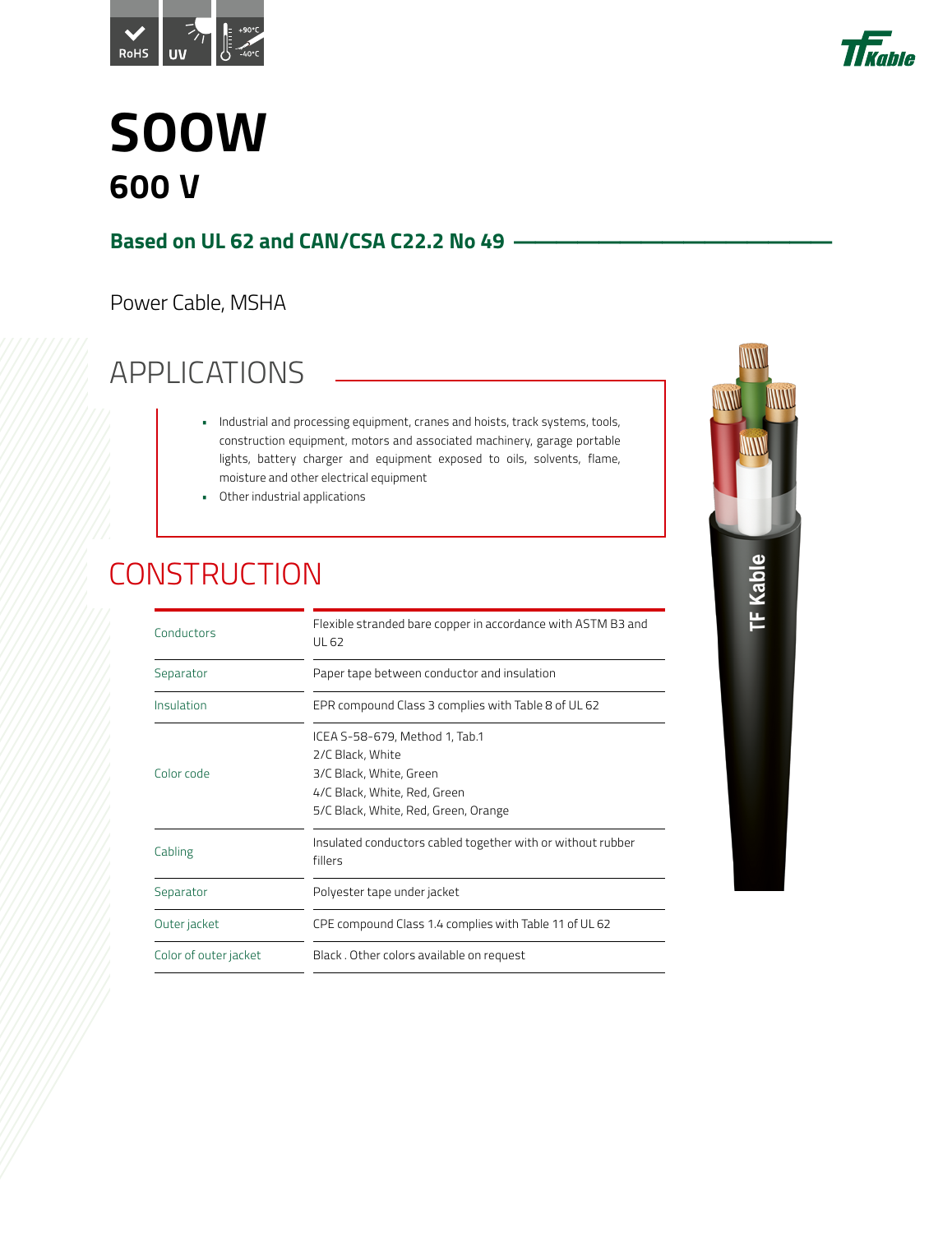

# **SOOW**

#### Features

| Excellent flexibility, resistance to oil, solvents, ozone, weather,<br>sunlight and water | Minimum bending radius: 6D<br>$D$ – overall diameter of cable |  |  |  |  |  |
|-------------------------------------------------------------------------------------------|---------------------------------------------------------------|--|--|--|--|--|
| Temperature range $-40^{\circ}$ C to $+90^{\circ}$ C                                      |                                                               |  |  |  |  |  |
| UV, sunlight, ozone, oil resistant                                                        | Ink jet printed for easy identification                       |  |  |  |  |  |
| Flame test meets MSHA                                                                     |                                                               |  |  |  |  |  |

### Approvals

MSHA: P-7K-254013 (CPE) Standard length cable packing 250, 500 or 1000 ft on drums. Other forms of packing and delivery are available on request

### Non UL, MSHA approved

| Part Number Size                         | <b>AWG</b> | No of<br>conductor | Conductor<br>strand |            |             | Nominal<br>insulation<br>thickness |      | Nominal<br>jacket<br>thickness |      | Approx<br>overall<br>diameter |          | Weight       | Ampacity<br>at $30^{\circ}$ C<br>in air |
|------------------------------------------|------------|--------------------|---------------------|------------|-------------|------------------------------------|------|--------------------------------|------|-------------------------------|----------|--------------|-----------------------------------------|
|                                          |            | N                  | <b>N/AWG</b>        |            |             | Inches mm                          |      | Inches                         | mm   | Inches mm                     |          | lbs/1000ft A |                                         |
| SOOW8-2 IF                               |            | $\overline{2}$     | 67                  |            | 0.0156      | 0.05                               | 1.27 | 0.06                           | 1.52 | 0.64                          | 16.1     | 258          | 40                                      |
| SOOW8-3 IF                               |            | 3                  | 67                  |            | 0.0156      | 0.05                               | 1.27 | 0.06                           | 1.52 | 0.68                          | 17.1     | 326          | 40                                      |
| $\sim$ 8<br>SOOW8-4 IF                   |            | 4                  | 67                  |            | 0.0156 0.05 |                                    | 1.27 | 0.06                           | 1.52 | 0.74                          | 18.8     | 410          | 35                                      |
| SOOW8-5 IF                               |            | 5                  | 67                  | $\prime$   | 0.0156 0.05 |                                    | 1.27 | 0.06                           | 1.52 | 0.81                          | 20.7     | 499          | 28                                      |
| SOOW6-2 IF                               |            | 2                  | 184                 | $\sqrt{2}$ | 0.0117 0.05 |                                    | 1.27 | 0.06                           | 1.52 | 0.72                          | 18.4 353 |              | 55                                      |
| SOOW6-3 IF<br>$\overline{\phantom{a}}$ 6 |            | $\overline{z}$     | 184                 |            | 0.0117 0.05 |                                    | 1.27 | 0.06                           | 1.52 | 0.77                          | 19.5     | 450          | 55                                      |
| SOOW6-4 IF                               |            | 4                  | 184                 |            | 0.0117      | 0.05                               | 1.27 | 0.08                           | 2.03 | 0.89                          | 22.5     | 607          | 45                                      |
| SOOW6-5 IF                               |            | 5                  | 184                 | $\prime$   | 0.0117      | 0.05                               | 1.27 | 0.08                           | 2.03 | 0.97                          | 24.7     | 736          | 36                                      |
| SOOW4-2 IF                               |            | $\overline{2}$     | 165                 | $\prime$   | 0.0156 0.05 |                                    | 1.27 | 0.08                           | 2.03 | 0.88                          | 22.4     | 540          | 70                                      |
| SOOW4-3 IF                               |            | 3                  | 165                 | $\sqrt{2}$ | 0.0156 0.05 |                                    | 1.27 | 0.08                           | 2.03 | 0.94                          | 23.8     | 689          | 70                                      |